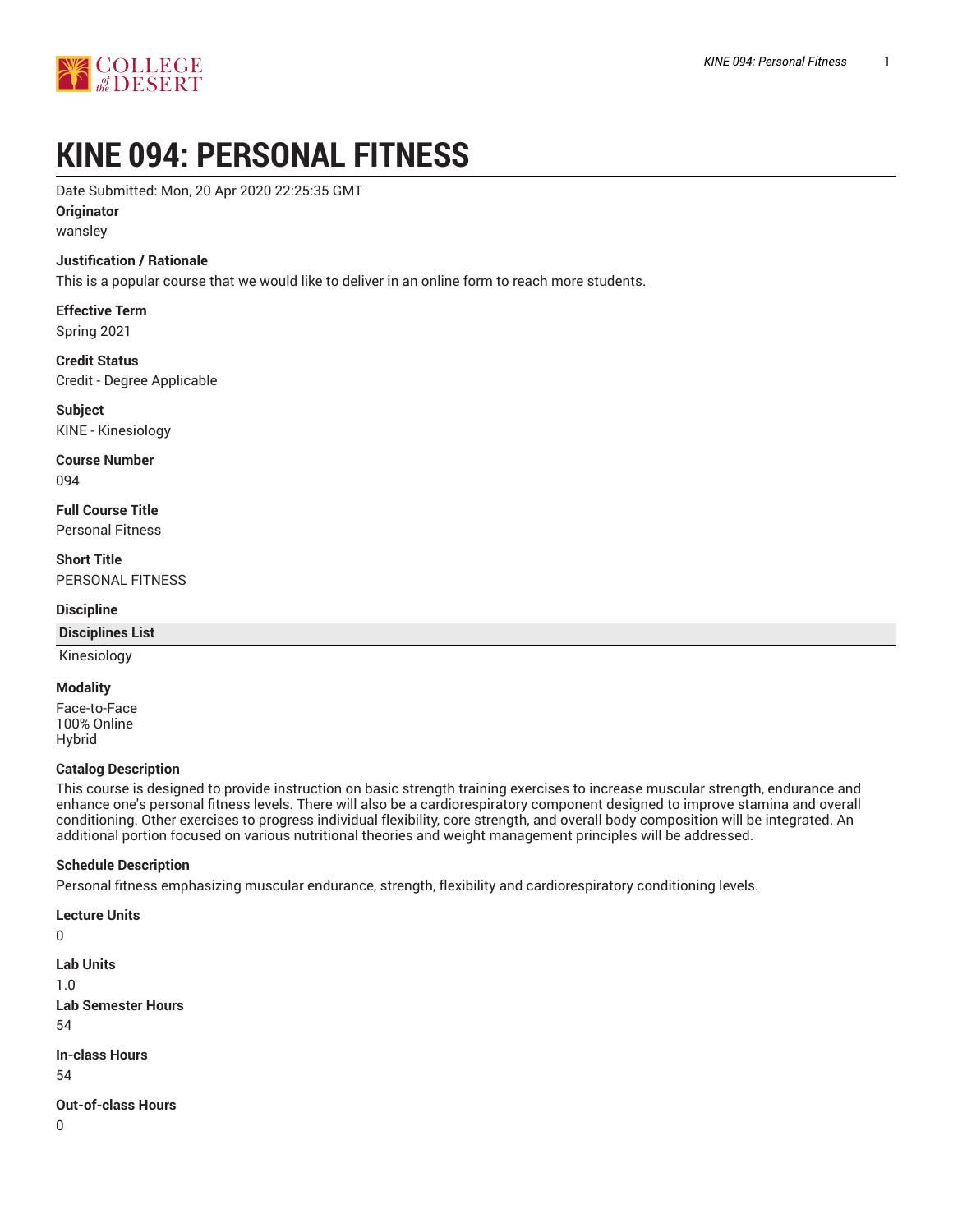

#### **Total Course Units**

1 **Total Semester Hours** 54

# **Required Text and Other Instructional Materials**

# **Resource Type**

Web/Other

**Description** Current periodical handouts

## **Class Size Maximum**

35

# **Course Content**

a. Conditioning Principles

- i. overload
- ii. frequency/intensity/time
- iii. target/training heart rates
- iv. interval training
- b. Strength training principles
	- i. muscular endurance
	- ii. muscular strength
	- iii. machine weights
	- iv. free weights
	- v. kettlebell training
	- vi. benefits of strength training
	- vii. understanding of muscle groups as related to specific exercises

viii. integrating trx exercises for functional strength

- c. Safety Consideration
	- i. proper body alignment
	- ii. proper biomechanics
	- iii. how to progress and improve in time without injury
- d. nutritional theories
	- i. developing a healthy diet
		- ii. identifying good nutritional choices
		- iii. recent research on strength training and nutrition
		- iv. weight management principles

## **Lab Content**

- a. Various cardiorespiratory fitness program design to improve aerobic and anaerobic conditioning levels.
- b. Creative muscular strength and endurance exercises to strengthen the entire body.
- c. Kettlebell and TRX exercises to improve functional strength.
- d. Core Specific exercises to increase core strength.
- e. Nutritional lab analysis activities.
- f. Agility exercises.
- g. Plyometric exercises.
- h. Flexibility exercises.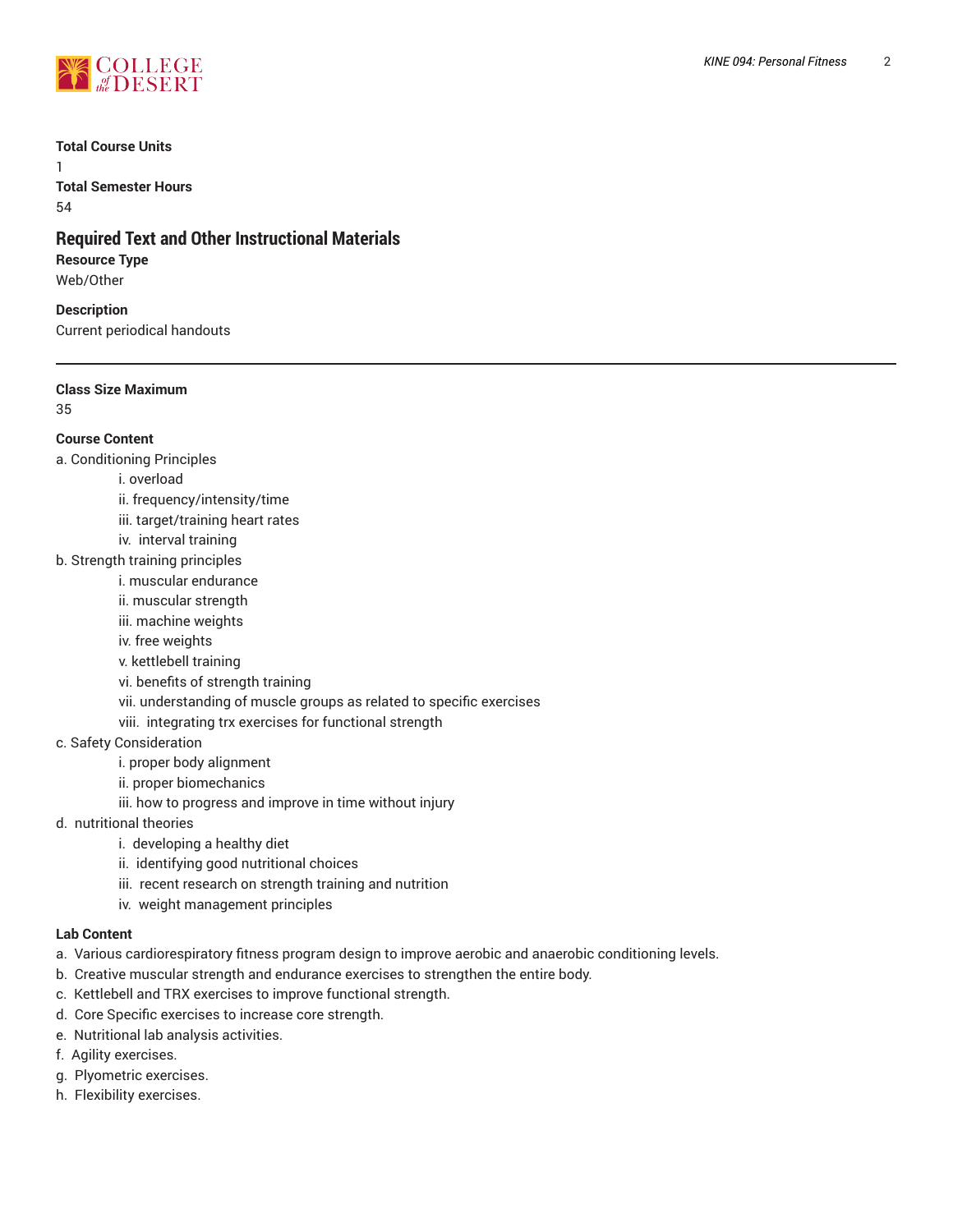

# **Course Objectives**

|             | <b>Objectives</b>                                                                                                                                                                                                |  |
|-------------|------------------------------------------------------------------------------------------------------------------------------------------------------------------------------------------------------------------|--|
| Objective 1 | Develop their own personal strength training program following the principles of muscular strength and endurance.                                                                                                |  |
| Objective 2 | Perform basic strength training exercises and have an understanding of the health and fitness benefits.                                                                                                          |  |
| Objective 3 | Learn proper warm up and cool down exercises.                                                                                                                                                                    |  |
| Objective 4 | Understand the FIT principle of frequency, intensity and time and how to design an individual cardiorespiratory<br>program that improves one's personal fitness.                                                 |  |
| Objective 5 | Understand, perform, and identify all the components of physical fitness such as agility, balance, cardiorespiratory<br>endurance, anaerobic power, and flexibility and how they contribute to overall wellness. |  |
| Objective 6 | Demonstrate an understanding of the basic kinesiology principles such as different muscle groups and what<br>exercises will increase cardiovascular levels and improve muscular strength.                        |  |
| Objective 7 | Establish short term and long term fitness goals in a personalized fitness journal.                                                                                                                              |  |

#### **Student Learning Outcomes**

|           | Upon satisfactory completion of this course, students will be able to:                                   |
|-----------|----------------------------------------------------------------------------------------------------------|
| Outcome 1 | Students will improve muscular strength, cardiorespiratory endurance, and other personal fitness levels. |

#### **Methods of Instruction**

| <b>Method</b>                             | Please provide a description or examples of how each instructional<br>method will be used in this course.                                                                                                     |                           |  |
|-------------------------------------------|---------------------------------------------------------------------------------------------------------------------------------------------------------------------------------------------------------------|---------------------------|--|
| Discussion                                | Discuss the purpose and value of various forms of physical fitness.                                                                                                                                           |                           |  |
| Demonstration, Repetition/Practice        | Work with classmates and perform proper physical fitness techniques.<br>Movement tutorials and online resources have been created to increase<br>learning and motivation.                                     |                           |  |
| Activity                                  | Structured workouts to improve fitness.                                                                                                                                                                       |                           |  |
| Self-exploration                          | Create fitness goals and reflect on these in a fitness journal.                                                                                                                                               |                           |  |
| Observation                               | Instructor lead biomechanical analysis.                                                                                                                                                                       |                           |  |
| Lecture                                   | Discuss on the benefits of strength training, cardiorespiratory endurance,<br>flexibility, and program design.                                                                                                |                           |  |
| <b>Methods of Evaluation</b>              |                                                                                                                                                                                                               |                           |  |
| <b>Method</b>                             | Please provide a description or examples of how<br>each evaluation method will be used in this course.                                                                                                        | <b>Type of Assignment</b> |  |
| Written homework                          | Students will maintain fitness journals on their<br>progress towards fitness goals.                                                                                                                           | In and Out of Class       |  |
| Computational/problem-solving evaluations | Students will calculate the Karvonen formula for<br>heart rate, perform a flexibility analysis, determine<br>BMI scores and girth measurements.                                                               | In Class Only             |  |
| Field/physical activity observations      | Students will perform a biomechanical analysis of<br>basic strength exercises with partners.                                                                                                                  | In Class Only             |  |
| Laboratory projects                       | Students will perform baseline cardiorespiratory and In Class Only<br>muscular endurance test.                                                                                                                |                           |  |
| Self-paced testing                        | Students will perform various fitness tests and<br>measure for girth improvements periodically<br>through the semester.                                                                                       | In Class Only             |  |
| Tests/Quizzes/Examinations                | Students will write article critiques on various styles In Class Only<br>of exercise and nutritional information. Students will<br>perform a pre-test and a post-test to demonstrate<br>fitness improvements. |                           |  |

#### **Assignments**

#### **Other In-class Assignments**

1. Fitness testing

2. Group discussion and participation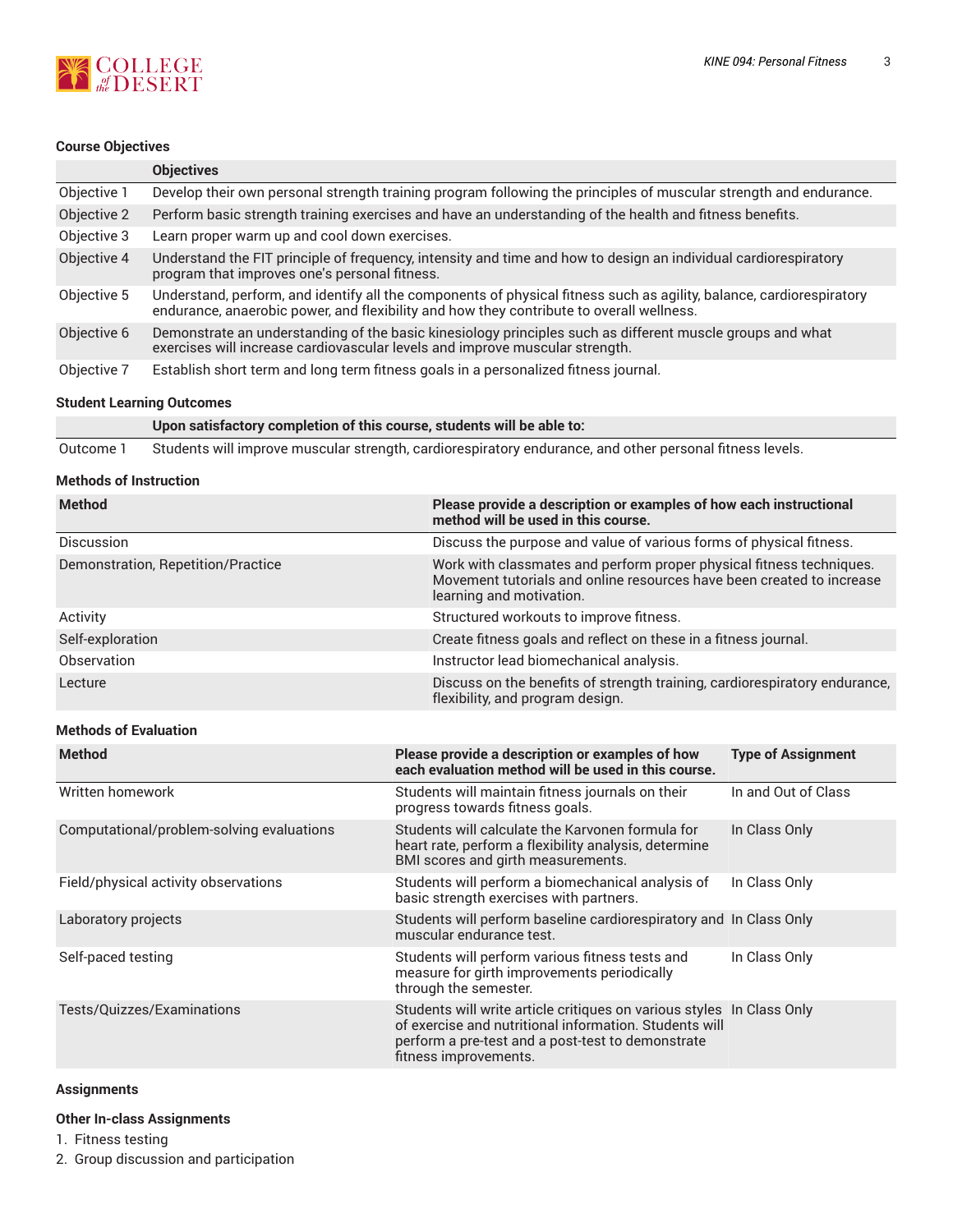

#### 3. Exercise demonstration and evaluation

#### **Other Out-of-class Assignments**

- 1. Reading assignments, discussion threads and written summaries.
- 2. Viewing of power points and videos.
- 3. Keeping of a journal on personal fitness/nutrition.
- 4. Analyzing goals and fitness testing of cardiorespiratory fitness and muscular endurance.

# **Grade Methods**

Letter Grade Only

# **Distance Education Checklist**

**Include the percentage of online and on-campus instruction you anticipate.**

**Online %** 50 **On-campus %** 50

# **Instructional Materials and Resources**

If you use any other technologies in addition to the college LMS, what other technologies will you use and how are you ensuring **student data security?**

n/a

# **Effective Student/Faculty Contact**

Which of the following methods of regular, timely, and effective student/faculty contact will be used in this course?

#### **Within Course Management System:**

Timely feedback and return of student work as specified in the syllabus Discussion forums with substantive instructor participation Chat room/instant messaging Regular virtual office hours Private messages Online quizzes and examinations Video or audio feedback Weekly announcements

#### **External to Course Management System:**

Direct e-mail E-portfolios/blogs/wikis Posted audio/video (including YouTube, 3cmediasolutions, etc.) **Teleconferencing** Telephone contact/voicemail

#### **For hybrid courses:**

Scheduled Face-to-Face group or individual meetings Field trips Orientation, study, and/or review sessions Supplemental seminar or study sessions

#### Briefly discuss how the selected strategies above will be used to maintain Regular Effective Contact in the course.

There will be weekly participation assignments reflecting the movement tutorials and the diverse on line resources created for the students. There will be weekly discussion threads connecting principles of personal fitness to diverse styles and variations of exercise programming.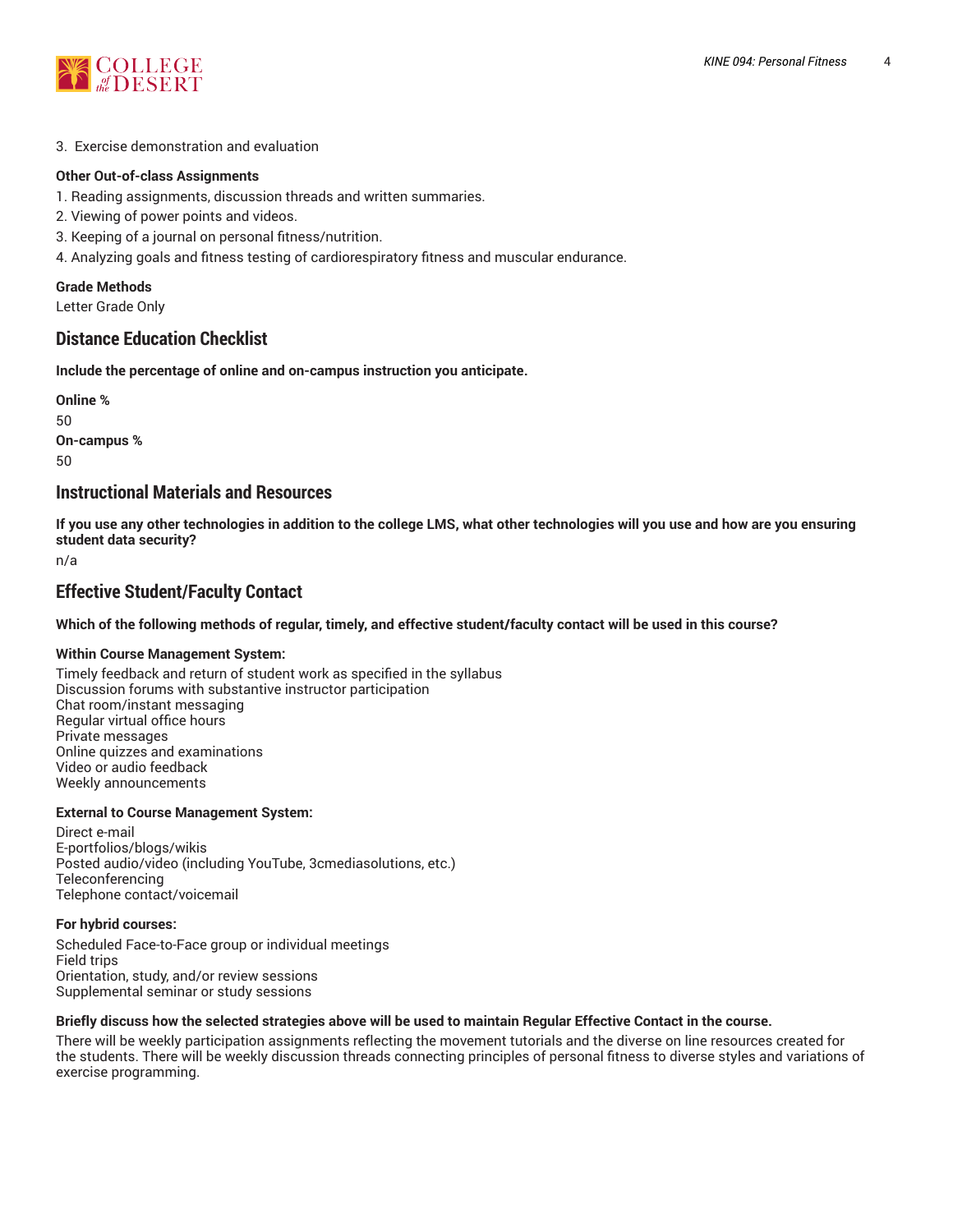

# **Other Information**

Provide any other relevant information that will help the Curriculum Committee assess the viability of offering this course in an online **or hybrid modality.**

Allowing this course to have an online section will improve our access to students that currently our balancing jobs and families. There have been many online resources created to meet the needs of our students wanting to learn more about personal fitness but difficult for them to attend the campus with rigorous outside responsibilities. These online resources are very valuable to promote student learning, enthusiasm and wellness. Students also have the opportunity to practice the movement tutorials and diverse programming several times if they wish to promote learning and improvements in fitness.

# **MIS Course Data**

**CIP Code** 31.0501 - Health and Physical Education/Fitness, General.

**TOP Code** 083500 - Physical Education

**SAM Code** E - Non-Occupational

**Basic Skills Status** Not Basic Skills

**Prior College Level** Not applicable

**Cooperative Work Experience** Not a Coop Course

**Course Classification Status** Credit Course

**Approved Special Class** Not special class

**Noncredit Category** Not Applicable, Credit Course

**Program Status** Program Applicable

**Transfer Status** Transfer CSU, limited UC

**Allow Audit** No

**Repeatability** No

**Materials Fee** No

**Additional Fees?** No

# **Approvals**

**Curriculum Committee Approval Date** 11/21/2019